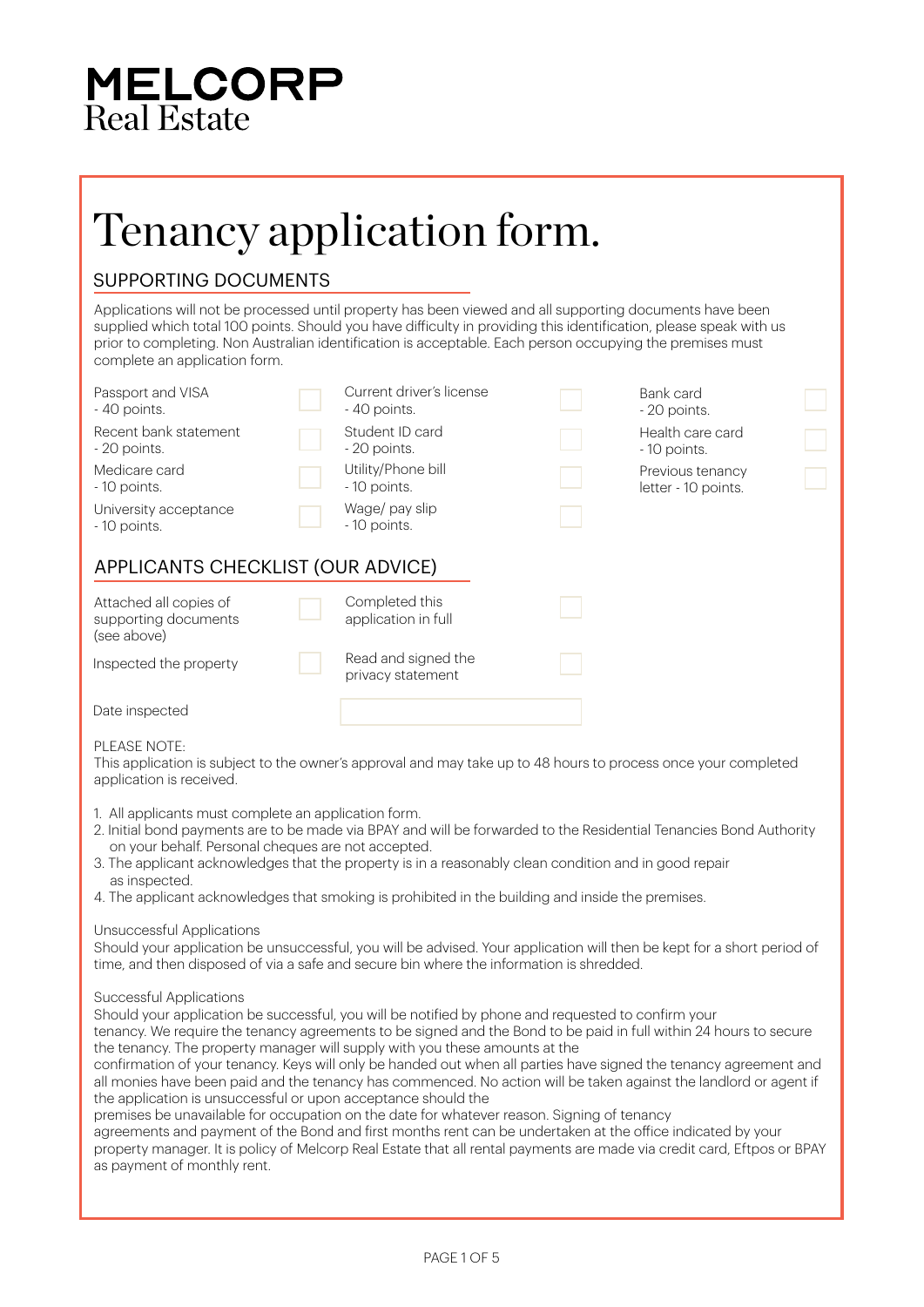## **MELCORP**<br>Real Estate

### DIRECT CONNECT- ASSISTANCE WITH UTILITIES

Would you like assistance in connecting utilities such as gas, electricity, water, phone and internet (should your application be accepted)?

If yes, Melcorp will gladly forward your details to Direct Connect in order to assist you in connecting all your required utilities for the day you move in. Please note, this is a FREE service.

By signing this application, I consent to Direct Connect arranging the connection of my utilities on my behalf.

| Yes                                                | <b>No</b>                  |                                        |           |  |
|----------------------------------------------------|----------------------------|----------------------------------------|-----------|--|
| Signature                                          |                            | Date                                   |           |  |
|                                                    | PROPERTY AND LEASE DETAILS |                                        |           |  |
| Property<br>address                                |                            | Weekly rent                            |           |  |
| Proposed lease<br>commencement<br>date             |                            | Lease term<br>(months)                 |           |  |
| How many<br>people will<br>occupy the<br>property? |                            | Have you<br>inspected the<br>property? | Yes<br>No |  |
| Names of other<br>applicants                       |                            |                                        |           |  |
|                                                    |                            |                                        |           |  |
| PERSONAL DETAILS                                   |                            |                                        |           |  |
|                                                    |                            |                                        |           |  |
| Full name                                          |                            | D.O.B                                  |           |  |
| Preferred name                                     |                            | Country of birth                       |           |  |
| Driver license/<br>or passport<br>number           | Expire date                |                                        | Country   |  |
| Phone number                                       |                            | Work phone                             |           |  |
| Email address                                      |                            |                                        |           |  |
| IF STUDYING PLEASE COMPLETE THIS SECTION           |                            |                                        |           |  |
| Course name                                        |                            | Start date                             |           |  |
| Name of<br>institution                             |                            | Expected<br>end date                   |           |  |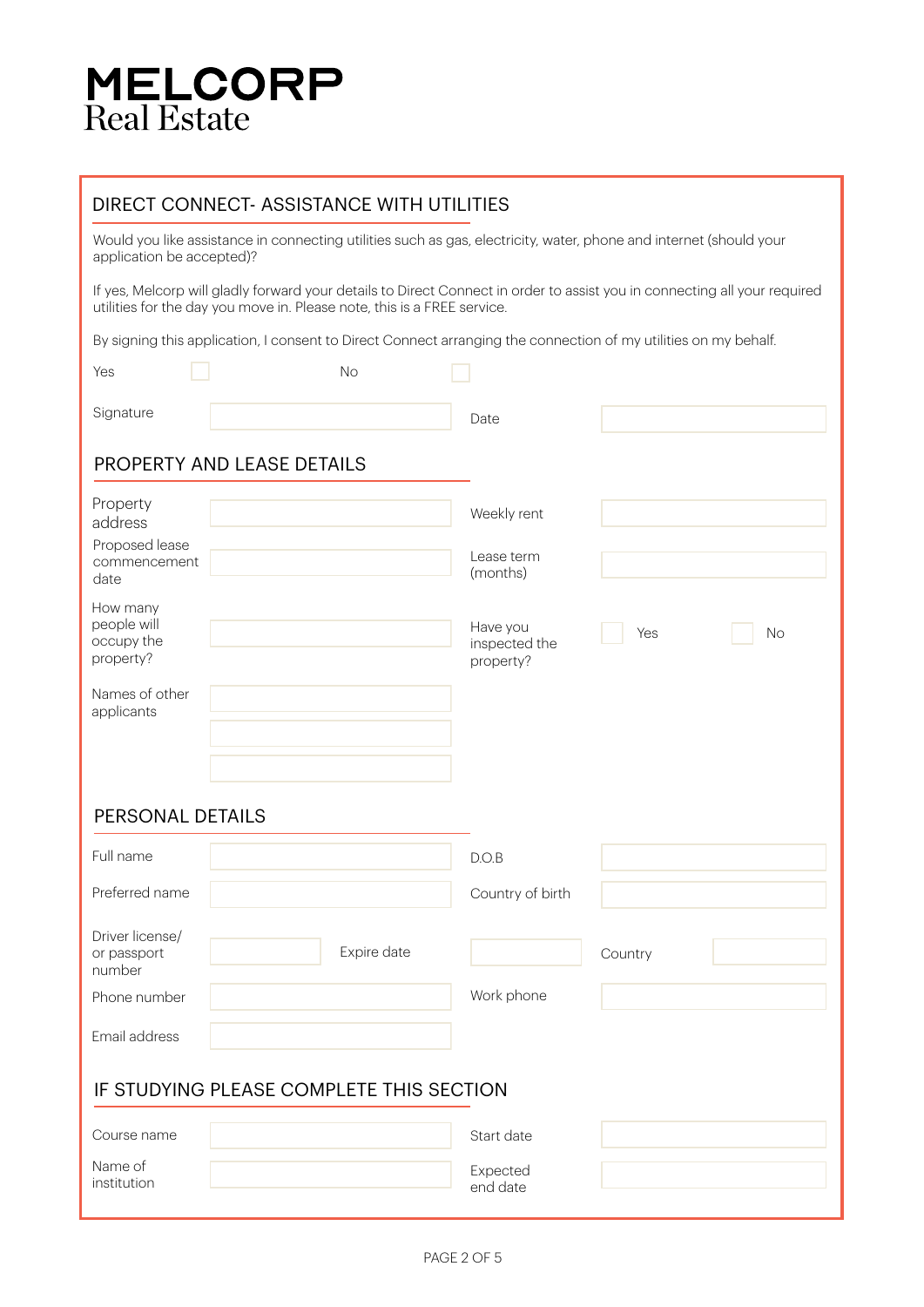# **MELCORP**<br>Real Estate

| <b>EMPLOYMENT DETAILS</b>                         |     |           |                       |                                                   |  |
|---------------------------------------------------|-----|-----------|-----------------------|---------------------------------------------------|--|
| Are you<br>currently<br>employed?                 | Yes | <b>No</b> | Employment<br>status  | Full time<br>Part time<br>Casual<br>Self-employed |  |
| Employer's or<br>accountant's<br>name             |     |           |                       |                                                   |  |
| Employer's<br>address                             |     |           |                       |                                                   |  |
| Contact name                                      |     |           | Phone number          |                                                   |  |
| Gross income<br>(monthly)                         |     |           | Position              |                                                   |  |
| Previous<br>employer's or<br>accountant's<br>name |     |           | Employment<br>period  |                                                   |  |
| Phone number                                      |     |           | Contact name          |                                                   |  |
| Other source of<br>income                         |     |           | Position              |                                                   |  |
| EMERGENCY CONTACT (PLEASE PROVIDE LOCAL)          |     |           |                       |                                                   |  |
| Name of contact                                   |     |           | Phone number          |                                                   |  |
| Relationship to<br>you                            |     |           | Email address         |                                                   |  |
| PREVIOUS RENTAL HISTORY                           |     |           |                       |                                                   |  |
| Current address                                   |     |           | Reason for<br>leaving |                                                   |  |
| Landlord/agent                                    |     |           | Phone number          |                                                   |  |
| Period of<br>residency                            |     |           | Weekly rent           |                                                   |  |
| Details of<br>residency                           |     | Homestay  | Sharing               | Sole occupant                                     |  |
| Previous address                                  |     |           | Reason for<br>leaving |                                                   |  |
| Landlord/agent                                    |     |           | Phone number          |                                                   |  |
| Period of<br>residency                            |     |           | Weekly rent           |                                                   |  |
| Details of<br>residency                           |     | Homestay  | Sharing               | Sole occupant                                     |  |
| Bond recieved<br>in full?                         |     | Yes       | No                    |                                                   |  |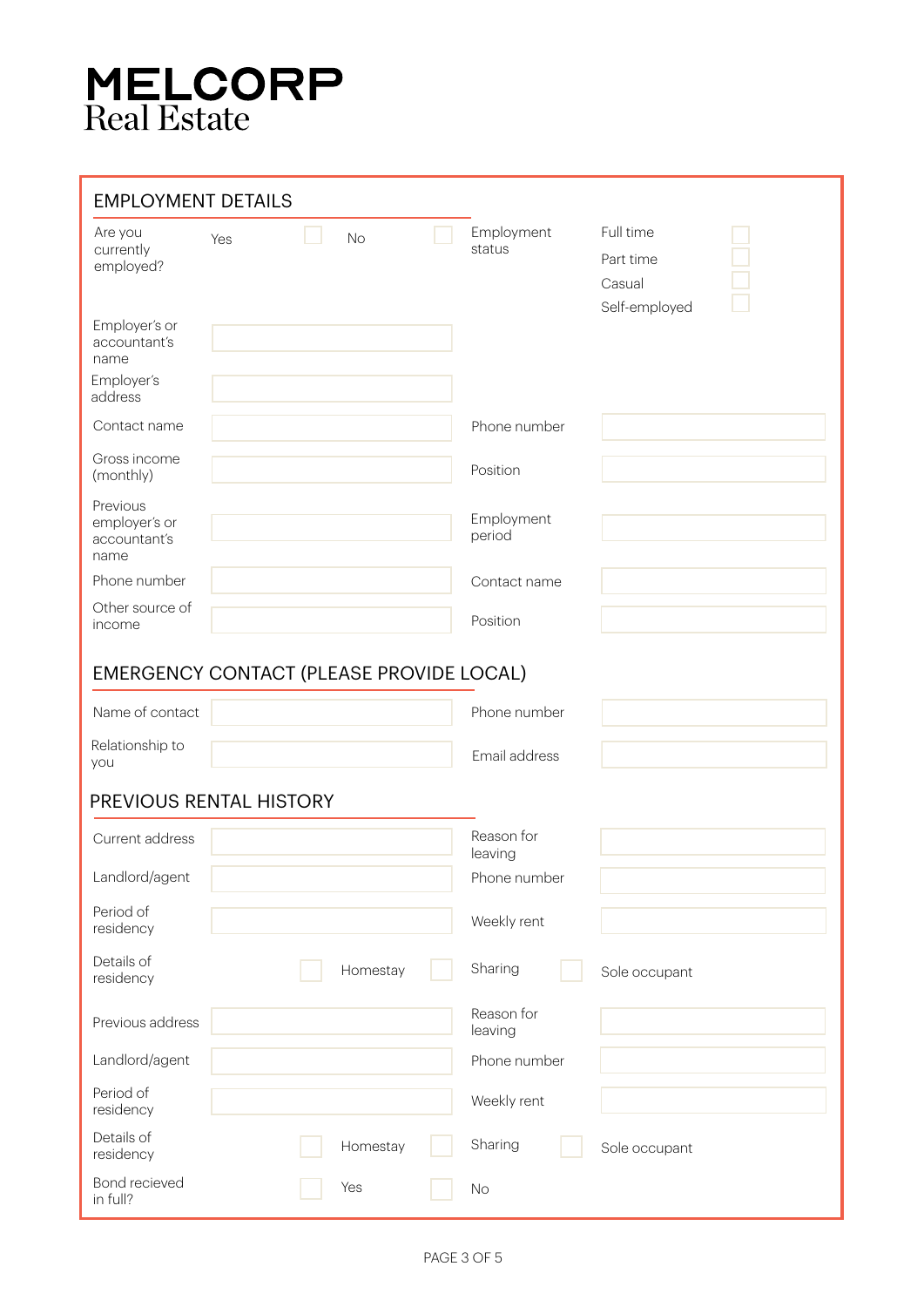# **MELCORP**<br>Real Estate

| <b>GENERAL INFORMATION</b>                                                                                                                                                                                                                         |                                                           |           |                                                |    |
|----------------------------------------------------------------------------------------------------------------------------------------------------------------------------------------------------------------------------------------------------|-----------------------------------------------------------|-----------|------------------------------------------------|----|
| PLEASE NOTE: SMOKING IS NOT PERMITTED IN ANY APARTMENT MANAGED BY MELCORP<br>REAL ESTATE.                                                                                                                                                          |                                                           |           |                                                |    |
| Do you have pets?                                                                                                                                                                                                                                  | Yes                                                       | <b>No</b> |                                                |    |
| If yes, breed of<br>animal?                                                                                                                                                                                                                        |                                                           |           |                                                |    |
| Do you smoke?                                                                                                                                                                                                                                      | Yes                                                       | <b>No</b> |                                                |    |
| If yes, ensure that smoking will not be permitted while living in the property.                                                                                                                                                                    |                                                           |           | Yes                                            | No |
| Do you own a<br>vehicle?                                                                                                                                                                                                                           | Yes                                                       | No        |                                                |    |
| Registration<br>number                                                                                                                                                                                                                             |                                                           |           |                                                |    |
| Make/model                                                                                                                                                                                                                                         |                                                           |           |                                                |    |
| <b>ADDITIONAL INFORMATION</b>                                                                                                                                                                                                                      |                                                           |           |                                                |    |
| Have you applied for<br>another property?                                                                                                                                                                                                          | Yes                                                       | No        |                                                |    |
| If yes, provide details?                                                                                                                                                                                                                           |                                                           |           |                                                |    |
| How did you find out<br>about this property?                                                                                                                                                                                                       | Melcorp website<br>realestate.com.au<br>Personal referral |           | Melcorp rental guide<br>domain.com.au<br>Other |    |
| If other, provide<br>details                                                                                                                                                                                                                       |                                                           |           |                                                |    |
| OTHER INFORMATION THAT<br><b>MAY SUPPORT YOUR</b><br>APPLICATION, PROVIDE<br><b>DETAILS:</b>                                                                                                                                                       |                                                           |           |                                                |    |
| <b>COMMUNICATIONS AND NOTICES</b>                                                                                                                                                                                                                  |                                                           |           |                                                |    |
| I approve the delivery of all communication and notices via email.                                                                                                                                                                                 |                                                           |           |                                                |    |
| <b>ACCESSIBILITY ACKNOWLEDGEMENT</b>                                                                                                                                                                                                               |                                                           |           |                                                |    |
| I acknowledge the availability of and/or access to, common areas within the building (including<br>but not limited to amenities such as gym and pool) are subject to rules and guidelines issued by<br>governing bodies or the owners corporation. |                                                           |           |                                                |    |